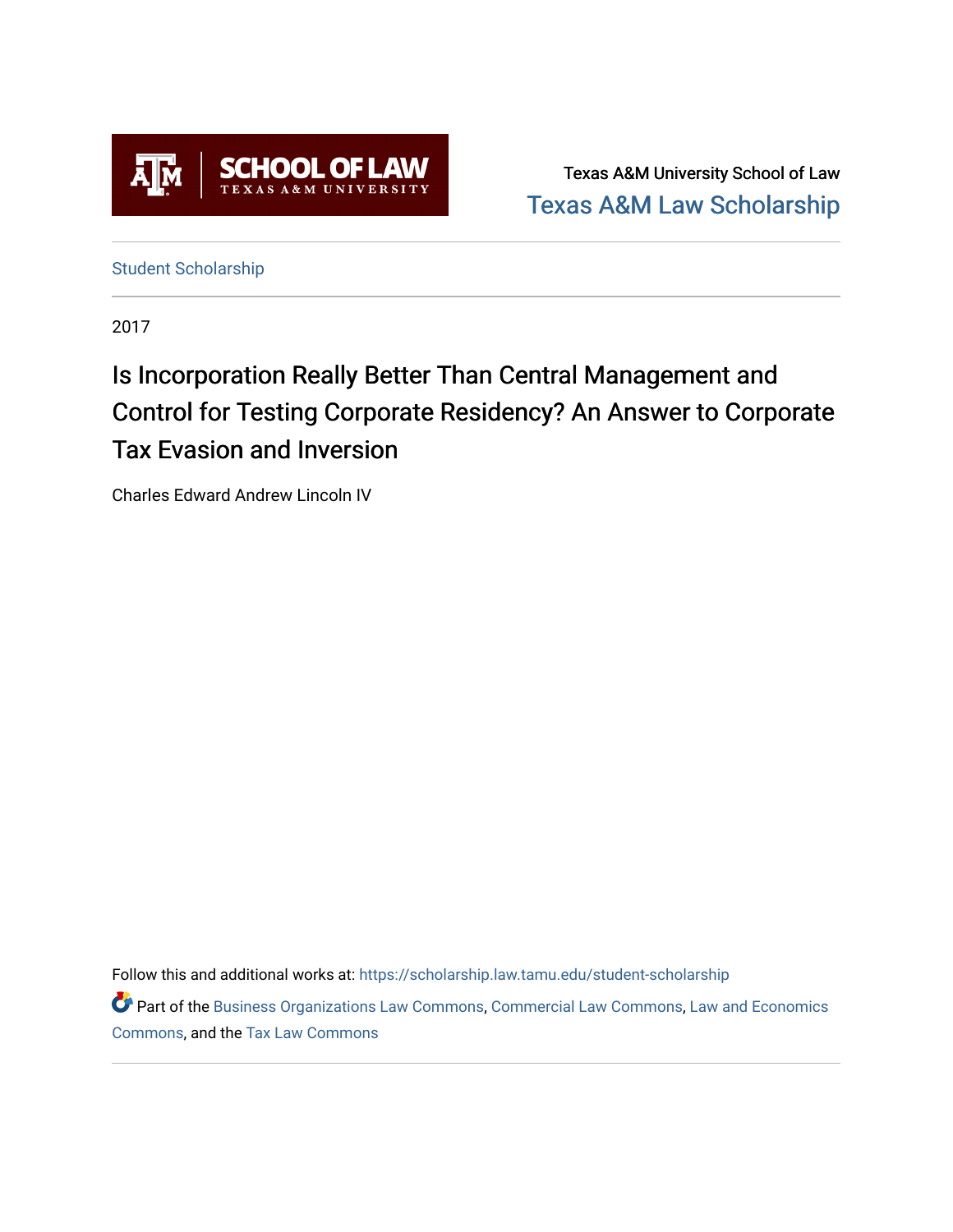## **Is Incorporation Really Better Than Central Management and Control for Testing Corporate Residency? An Answer to Corporate Tax Evasion and Inversion**

### CHARLES EDWARD ANDREW LINCOLN IV\*

#### **INTRODUCTION**

Central management and control is the best test for determining corporate residency because it is the test most likely to accurately reflect economic reality of a corporate entity.' The place where decisions are made that affect the core of the business, not where incorporation exists, *should* be the most important factor in the tax assessment process. $<sup>2</sup>$  The two tests</sup> are the "incorporation test," a legal test, and the "central management control test," which is a substantive test.<sup>3</sup> Many countries combine the two tests.<sup>4</sup> An argument running through this essay is that the control and management test is more akin to economic reality.<sup>5</sup>

The determination of corporate residency is important, because the resident country can tax the company on its worldwide income-not just

*1. See* Kara Baquizal, *The Challenges of Redefining Corporate Tax Residence in a Competitive Global Market,* **2012-SUM INSIDE** BASIS **3,9** (2012) (footnote omitted) ("'The real business is carried on where the central management and control actually abides.' In *De Beers Consolidated Mines Ltd. v. Howe,* Lord Loreburn articulated what is now the leading common law standard regarding corporate residence."). In the European Union, the **EU** Merger Directive regulates issues pertaining to moving corporate residence and

[s]uch a transfer results in genuine economic integration in that Member State. Assuming that the head office is the 'place of central management and control,' such a transfer would also imply, under a tax treaty between the two Member States concerned, the transfer of tax residence. To borrow the terminology used **by** (the original **EC** Merger Directive and) the **EU** Merger Directive, it may **be** inferred that, in that situation, the transfer of the registered and head office of a national converting company (and, consequently, of the tax residence) would be motivated **by** 'valid commercial reasons.'

Luca Cerioni, *Cross-Border Mobility of Companies in the European Union: Tax Competition and Increased Scope for the CCCTB Following Cartesio, 64* **BULL.** INT'L. **TAX'N. 636,** 641 (2010).

*3. See id*

*4. See id*

*5. See infra* Part IV.

A.L.B., Harvard University, **J.D.,** Texas A&M University School of Law, LL.M Candidate, May **2017,** University of Amsterdam-IBFD. The author would like to thank his professors and advisers Joanna Wheeler, Dennis Weber, William Byrnes III, Otto Marres, Peter Wattel, Stef van Weeghel, Bruno Farinha Aniceto da Silva, Mariken van Hilten, Eric Poelmann, Suzanne Mol-Verver, Jan van de Streek, Rob Cornelisse, and Hein Vermeulen for their input throughout my LL.M program helping me understand the facets of international tax law.

*<sup>2.</sup> See Baquizal, supra* note **1,** at 4-5.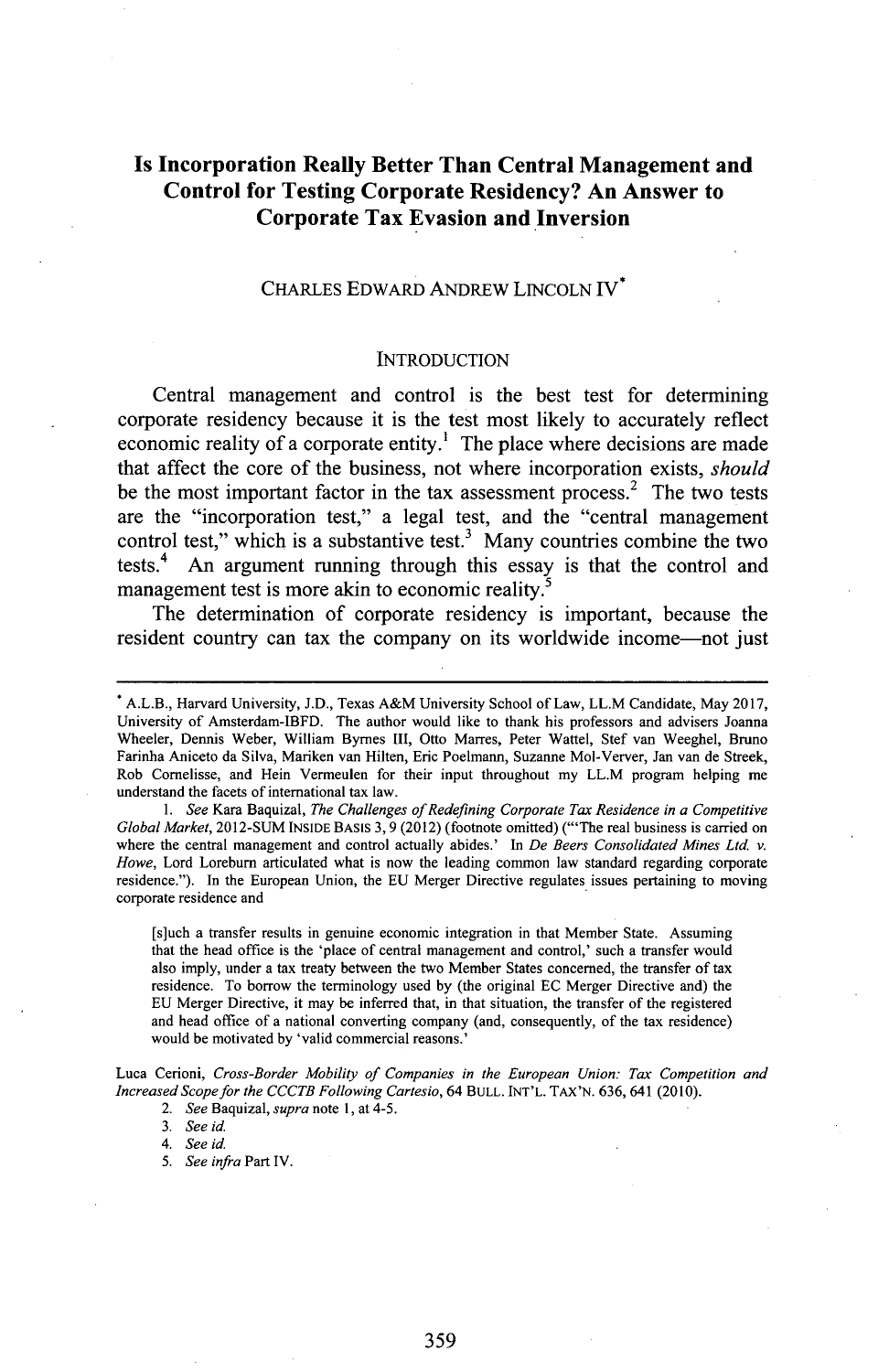income within its borders.<sup>6</sup> A jurisdiction with a particular tax system can become a magnate to attract income and business profits from other countries, unless a company is a permanent establishment in the other countries or subject to source state taxation, such as dividends or interests.<sup>7</sup> The test for residency can be determined **by** the incorporation test or the central management and control test (or a derivative thereof).<sup>8</sup>

Having these various tests can lead to abuse, such as a jurisdiction that has only adopted the incorporation test and then has a 0% or low tax—this structure can draw worldwide income to a low tax jurisdiction.<sup>9</sup> This would be considered abuse.<sup>10</sup> These scenarios have prompted the enactment of anti-abuse rules. $^{11}$ 

**I. BACKGROUND** OF **CENTRAL MANAGEMENT AND** CONTROL FOR CORPORATE **TAXATION**

#### *A. Basis of Corporate Taxation*

In *Brushaber v. Union Pac. R.R. Co.*,<sup>12</sup> the Supreme Court of the United States held that, in relation to the Sixteenth Amendment of the United States Constitution, the "whole purpose of the Amendment was to relieve all income taxes when imposed from apportionment from a consideration of the source whence the income was derived."<sup>13</sup> Further, the Supreme Court of the United States gave additional insight into *Brushaber* in **1988** in *South Carolina v. Baker*<sup>14</sup> when it stated the following in one of the footnotes:

The legislative history merely shows that the words "from whatever source derived" of the Sixteenth Amendment were not affirmatively intended to authorize Congress to tax state bond interest or to have any other effect on which incomes were subject to federal taxation, and that the sole purpose of the Sixteenth Amendment was to remove the apportionment requirement for whichever incomes were otherwise taxable.<sup>15</sup>

**<sup>6.</sup>** *See Baquizal, supra note* **1,** at **3.**

*<sup>7.</sup> See id at 5.*

**<sup>8.</sup>** *See id at* 4-5.

**<sup>9.</sup>** *See id.*

**<sup>10.</sup>** *See id at 7.*

**<sup>11.</sup>** *See Baquizal, supra note* **1,** at 12.

<sup>12. 240</sup> **U.S.** 1 **(1916).**

**<sup>13.</sup>** *Brushaber,* 240 **U.S.** at **18** (In other words, the destination and disposition of profits and capital interests, the location of equity beneficiaries ought to be the most important factor in tax assessment process).

<sup>14. 485</sup> **U.S. 505 (1988).**

*<sup>15.</sup> Baker,* 485 **U.S.** at **522** n.13.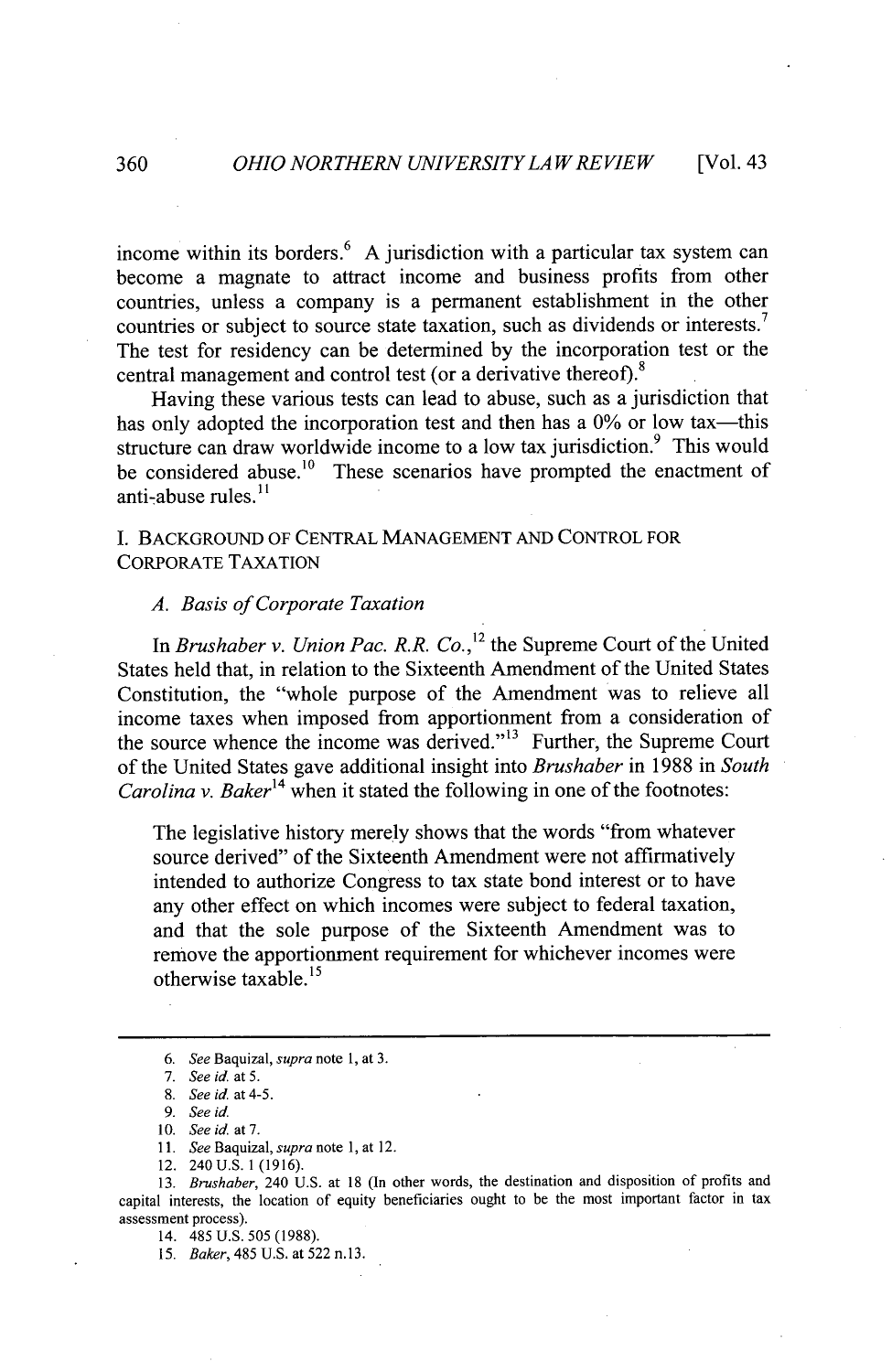It should be noted that the central management and control test, as laid out in *De Beers* (discussed below), is not directly related to the test used in the U.S. Tax Code.<sup>16</sup> However, the 1853 British Income Tax Act (which appeared several decades prior to the enactment of the Sixteenth Amendment) taxed residents of the United Kingdom and the greater Empire, specifically South Africa, $17$  based on the source of the income and the residency of the income.<sup>18</sup>

#### *B. De Beers Case*

In *De Beers Consol. Mines, Ltd. v. Howe*,<sup>19</sup> the King's Bench Division described De Beers Co. in the following manner:

[De Beers Co.] was incorporated and registered in South Africa. The office denominated its head office was in Kimberley in the Cape Colony, and it had an office in London. It owned extensive diamond mines in South Africa. The essential part of its business was the sale of the diamonds from its mines to a syndicate of diamond merchants of London under such conditions as to control the diamond trade of the world.<sup>20</sup>

On the appeal from the King's Bench decision in *De Beers,* the House of Lords decided that the test for residency of a corporation would be "centra management and control" of the business.<sup>21</sup> The losing party, De Beers Co., argued that the company should be considered a resident where it is incorporated, but the court rejected the incorporation test.<sup>22</sup> Perhaps the main factors that tipped the scale towards determining that De Beers Co. had residency in the **UK** were that the meetings in terms of the business's contracts were all in England, the London office controlled the negotiation and signing of contracts, and all majority vote matters were taken care of in London. $^{23}$ 

*<sup>16.</sup> See* De Beers Consolidated Mines Ltd. v. Howe, **[1906] AC** 455, 458 (HL) (appeal taken from Eng.); *see also I.R.C. §* **882** (West 2014).

**<sup>17.</sup>** *See* De Beers Consolidated Mines Ltd. v. Howe, **[1905]** 2 KB **612, 627** (appeal taken from Eng.) ("[T]his company does not exercise any trade within the United Kingdom. Its only source of profit in this kingdom is derived from entering into a contract once a year with a syndicate of diamond merchants in London.").

*<sup>18.</sup> See De Beers,* **[1906] AC** at 455, at **457-58 (HL)** (describing Schedule **D** of the second section of the Income Tax Act of **1853);** *see also* **U.S. CONST.** amend. XVI. The Sixteenth Amendment to the **U.S.** Constitution was enacted in **1913.** *Id.*

**<sup>19.</sup>** *De Beers,* **[1905]** 2 KB at **612.**

<sup>20.</sup> *Id.*

<sup>21.</sup> *See* ROBERT **COUZIN,** CORPORATE **RESIDENCE AND INTERNATIONAL TAXATION** 47 (2002).

<sup>22.</sup> *See De Beers,* **[1906] AC** 455, 458 (HL).

**<sup>23.</sup>** *See COUZIN, supra* note **21,** at 46-47.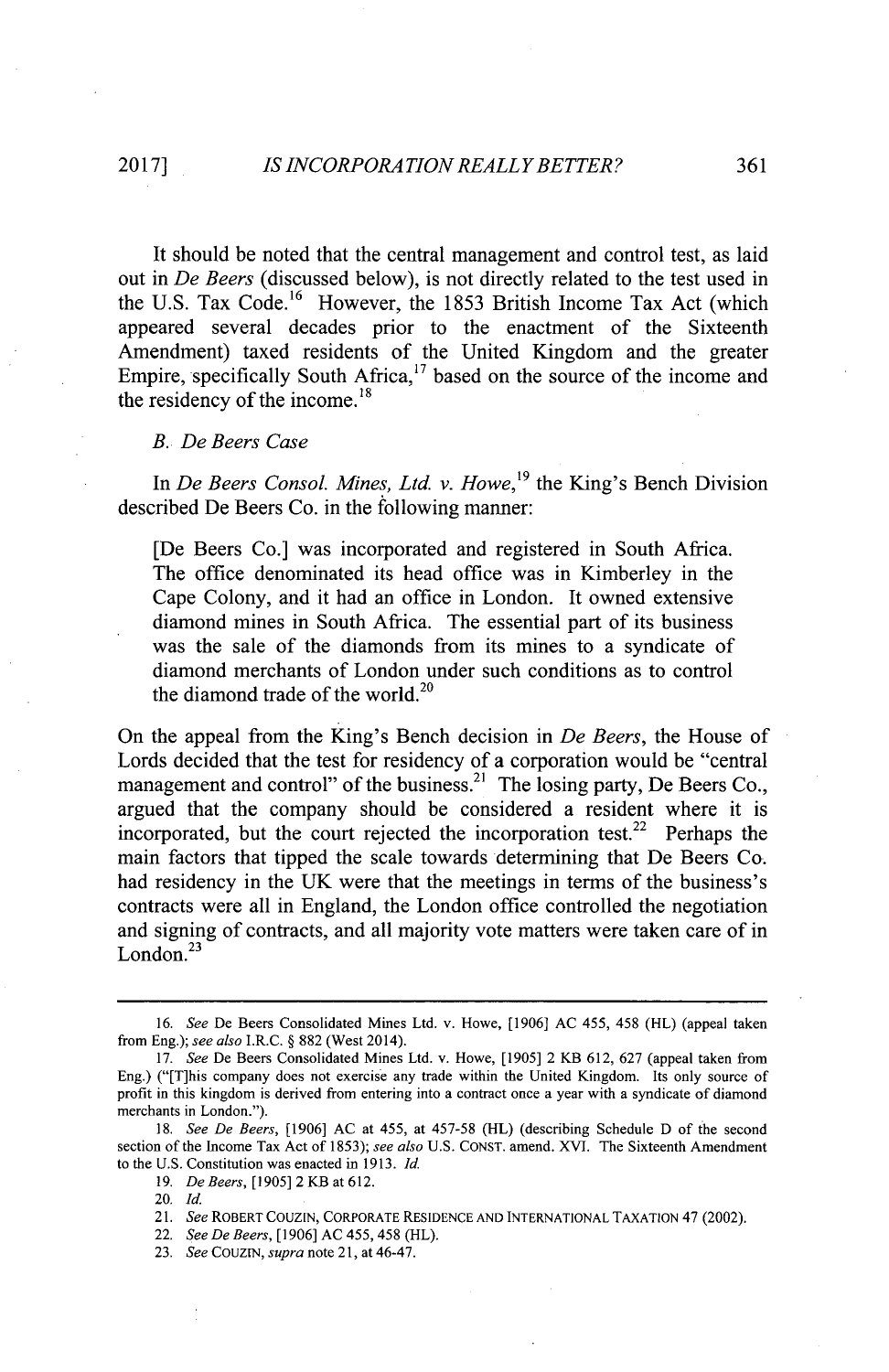#### *C. Reasoning in the De Beers Case*

The reason the *De Beers* decision makes sense is because of the "economic substance" of the business and where the income was actually coming from.<sup>24</sup> Where agents make payments, negotiate contracts, and perform other acts of a similar nature is where business is occurring, not necessarily where it is sourced or mined from originally.<sup>25</sup> This is the essential message of the *Brushaber* holding<sup>26</sup>—from the standpoint of the income tax, the origin of money is irrelevant compared to its ultimate destination or distribution, setting aside for the moment questions of money **<sup>27</sup>** laundering and the possible criminal sources of income.

The House of Lords' *De Beers* opinion does not make this explicit, but De Beers Co. was set up by English investors—under the direction of Cecil

Under the economic substance doctrine, a court may disregard a transaction for Federal income tax purposes if it finds that the taxpayer did not enter into the transaction for a valid business purpose but rather sought to claim tax benefits not contemplated **by** a reasonable application of the language and purpose of the Code or its regulations. The origins of the economic substance doctrine can be traced back to the Supreme Court's decision in Gregory v. Helvering, **293 U.S.** 465 **(1935).** In *Gregory,* the Court held that a reorganization complying with formal statutory requirements should be disregarded for tax purposes because the taxpayer's creation and immediate liquidation of a corporation was an impermissible attempt to convert ordinary income into capital gain. The Court recognized the taxpayer's right to minimize taxes through legal means but stated that 'the question for determination is whether what was done, apart from the tax motive, was the thing which the statute intended.' The Supreme Court concluded that 'The whole undertaking, though conducted according to the terms of [the statute], was in fact an elaborate and devious form of conveyance masquerading as a corporate reorganization, and nothing else.'

Palm Canyon X Investments, **LLC** v. C.I.R., **98** T.C.M. **(CCH)** 574, **587(2009)** (citations omitted). **25.** In discussing what an agent is in the United States, the **U.S.** Tax Court has stated:

[A]n agent shall be considered regularly to exercise authority to negotiate and conclude contracts or regularly to fill orders on behalf of his foreign principal only if the authority is exercised, or the orders are filled, with some frequency over a continuous period of time. This determination shall be made on the basis of the facts and circumstances in each case, taking into account the nature of the business of the principal; but, in all cases, the frequency and continuity tests are to be applied conjunctively. Regularity shall not be evidenced **by** occasional or incidental activity. An agent shall not be considered regularly to negotiate and conclude contracts on behalf of its foreign principal if the agent's authority to negotiate and conclude contracts is limited only to unusual cases or such authority must be separately secured **by** the agent from his principal with respect to each transaction effected.

See InverWorld, Inc. v. C.I.R., **71** T.C.M. **(CCH) 3231, 3237-22 (1996).**

*26. See Brushaber,* 240 **U.S.** at **18-19. Of** course, the *Brushaber* case was decided almost a decade after *De Beers* was finally decided **by** the House of Lords. *Brushaber,* 240 **U.S.** at *1; De Beers,* **[1906] AC** 455, 455 (HL).

*27. See Brushaber, 240 U.S. at 18-19.*

<sup>24.</sup> When determining what exactly economic substance is, the **U.S.** Tax Court has stated: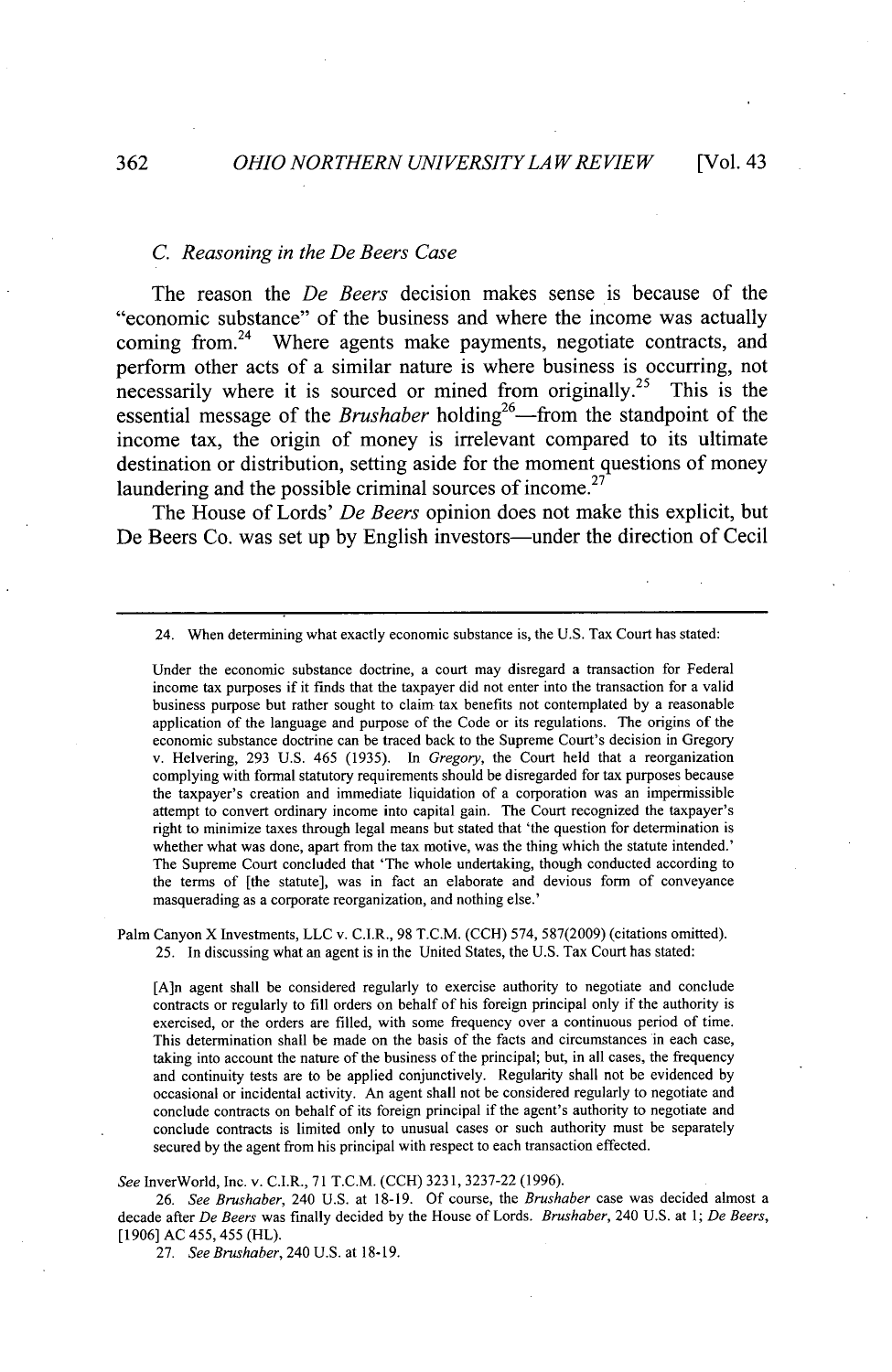Rhodes, an Englishman<sup>28</sup>—using English money to profit (at least primarily) English investors.<sup>29</sup> This is why the directors in London effectively had the last word on all significant corporate decisions.<sup>30</sup> If the governors and directors were really operating primarily in South Africa, De Beers Co.'s London directors should have effectively been subordinate to the Cape Town—or Kimberley—directors.<sup>31</sup>

The court could have probably asked various questions in relation to De Beers Co.'s business.<sup>32</sup> Expenditures in South Africa most likely did not

**29.** Saunders, *supra* note **28,** at **1407-08;** *see KRETSCHMER, supra* note **28,** at **1.**

**30.** This was also the case in the final House of Lords decision. *De Beers, [1905]* 2 KB at 614- **16.**

**31.** Control of the company was divided between "life governors" and "ordinary directors" and was managed through by-laws, which stated:

(1.) That the course of business respecting technical management of the company's work and operations at its mines, expenditure for wages, and such like, should be determined upon **by** the directors in Kimberley, who should however consult the directors in London on matters of exceptional importance: (2.) **All** other expenditure exceeding **25,0001.** was to be determined upon **by** the majority of all the directors; but the directors in Kimberley with the sanction of the chairman might under special circumstances incur expenditure not exceeding at one time **50,0001.** in addition. No further expenditure could be incurred unless the authority of the Kimberley directors was confirmed **by** the majority of all the directors: **(3.)** The policy of the board respecting the disposal of diamonds and other assets, the working or development of the mines and the output of diamonds, application of profits, and appointment of directors was to be determined **by** the majority of all the directors: **(5.)** Matters to be determined **by** the majority of all the directors were to be determined **by** resolution to be submitted to meetings of directors in Kimberley and London, and the decision was to be in accordance with the vote of the majority thus ascertained: **(6.)** Except as before provided the directors in Kimberley and the directors in London were to have equal and concurrent authority. The majority of the directors was always in London. Matters referred to in by-law **3** were always dealt with in London, and in all important matters under by-law **5** the majority voting had always been in London. No case had ever occurred where the directors in Kimberley had overruled the decision of the directors in London. Under powers conferred upon the directors generally, the directors in London had appointed four committees to control various departments of the company's business and report to them.

*De Beers,* **[1905]** 2 KB at **612-13.** This being one of the potential alternate facts that could have could have changed the court's decision. *De Beers,* **[1905]** 2 KB at **623, 625.**

**32.** Relevant questions could have included: Where does the weight of corporate wealth come to its (more-or-less final) resting place each year? Where are most of the warehousing activities, storage, and final dispositions of cash dividends (or capital, stock distributions) at the end of each year? Banking records could be compelled in any audit or review, and the law could compel disgorgement of improperly paid dividends (or distributions of any kind) if the money could be found, so the residences of the equity owners of stock may be more important than the directors. However, in the early twentieth century, as in later times, it can be assumed that these are, for the most part, overlapping categories-all managing directors are likely to be shareholders, they are normally elected **by** shareholders, and certainly their interests are closely aligned **by** principles of fiduciary duty with all of their shareholders. *De Beers,* **[1905]** 2 KB at **625-27.**

**<sup>28.</sup>** Lucinda Saunders, *Rich and Rare Are the Gems They War: Holding De Beers Accountable for Trading Conflict Diamonds,* 24 FORDHAM **INT'L L.J.** 1402, 1407 n.20 (2000) (citations omitted); TOBIAS KRETSCHMER, **DE** BEERS **AND** BEYOND: THE HISTORY OF THE **INTERNATIONAL** DIAMOND CARTEL **1 (1998),** http://pages.stem.nyu.edu/-lcabral/teaching/debeers3.pdf.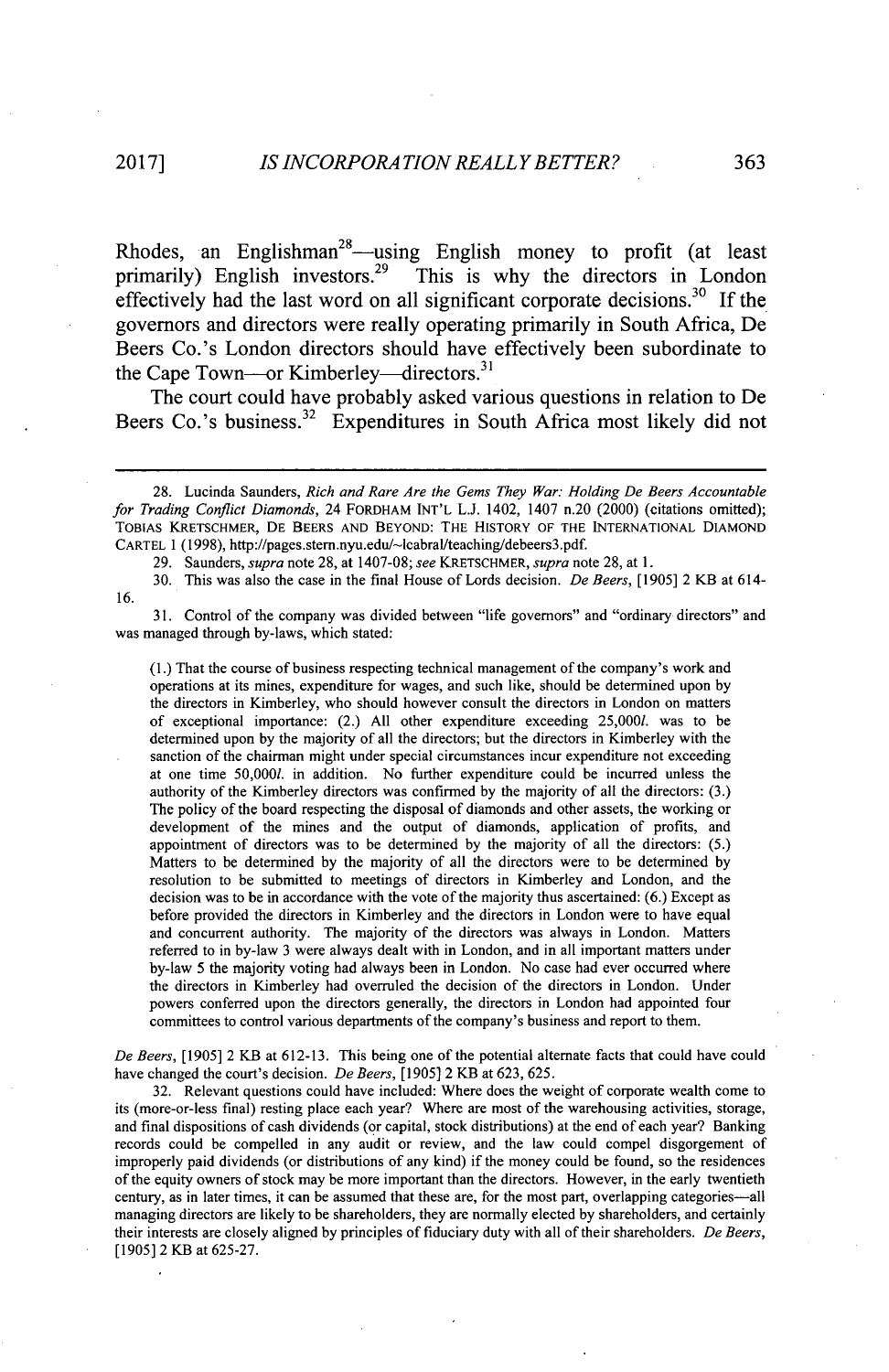show what the source of the wealth of the De Beers Co. mines was.  $33$ Incorporation in South Africa may have been a management convenience in an effort to make expenditures more efficient, given that most—if not all of the mining activity was in South Africa, but it had nothing to do with the destiny of the diamonds extracted from the mines.<sup>34</sup>

*D. Elements of Central Management and Control and De Beers's Posterity*

The *De Beers* rule for residency of a corporation was upheld almost half *a* century later in *Unit Construction Co. v. Bullock*<sup>35</sup> which continued to apply the central control and management test.<sup>36</sup> However, the case further noted that this test for residency can be broken up into two elements: management and control.<sup>37</sup>

Given this, Robert Couzin lays out three indicators for determining central management and control:

**1.** Strategic management **-** e.g. what a supervisory board does in a two-tier board system as in certain continental legal systems. Under **UK** law, strategic management is entrusted to the board of directors.

2. Actual or effective management, which is the implementation of strategic management **-** e.g. what a management board does in a two-tier board system. In the United Kingdom, this management is exercised **by** the highest-ranking corporate executives.

**3.** Junior and shop floor management **-** the immediate supervision of day-to-day operations.<sup>38</sup>

The *De Beers* case was essentially the rule for corporate residency in *commonwealth* countries until **1988.39** In **1988,** the United Kingdom also added incorporation as a test for taxation in addition to the *De Beers rule.<sup>40</sup>*

*<sup>33.</sup> Id. at 625.*

*<sup>34.</sup> Id. at 612.*

**<sup>35. [1960]</sup> AC 351** (HL) (appeal taken from Eng.).

**<sup>36. &</sup>quot;If** the *De Beers* case applies in such cases, it should apply here." *Unit Construction Co.,* **[1960] AC 351,** at **357** (HL) (footnote omitted).

**<sup>37.</sup>** *Id.* at **356.**

**<sup>38.</sup>** COUZIN, *supra* note 21, at **58.**

**<sup>39.</sup> HUGH J. AULT ET AL.,** COMPARATIVE INCOME **TAXATION: A STRUCTURAL** ANALYSIS *435* **(3d** ed. 2010).

<sup>40.</sup> Corporation Tax Act **2009, c. 3,** *§§* 14-15 (Eng.).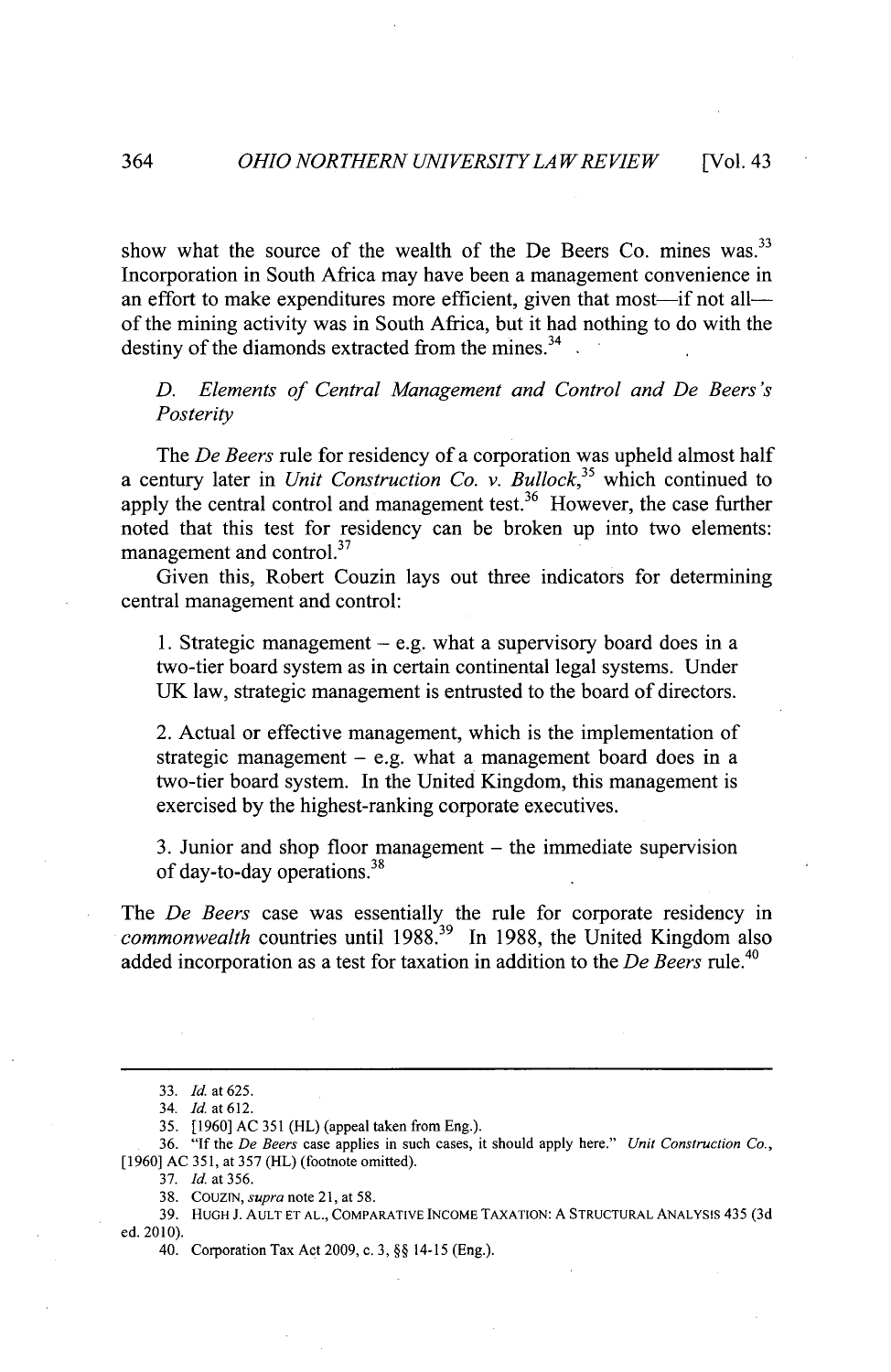#### **II.** THE **OECD TEST** FOR RESIDENCY

In the **OECD** Model Convention, Article 4(1) states that that a resident is a person (or entity) who is liable<sup>41</sup> to taxation through the domestic laws of that country.<sup>42</sup> In terms of residency for an individual, Article 4(2) states that if the domestic laws cannot lead to a conclusion, then a four-step analysis will commence.<sup>43</sup> The analysis starts where the permanent home is and then where personal and economic relations are closer (center of vital interests). It next looks to where the habitual abode is, and then the state in which the person is a national. If the question is still unsettled, the states will resolve the determination by mutual agreement.<sup>44</sup>

III. **COUNTER ARGUMENT** TO **CENTRAL MANAGEMENT AND** CONTROL VIA **STEF VAN WEEGHEL'S** INCORPORATION **TEST ARGUMENT** FOR CORPORATE **RESIDENCY**

In a sense, central control and management is similar to effective management.<sup>45</sup> Indeed, the words seem to have similar connotations. For example, The Netherlands "gives great weight to the place of effective

**COUZIN,** *supra* note **21,** at **106-07.**

42. Org. for Econ. Co-operation **&** Dev. **[OECD],** *Model Tax Convention with Respect to Taxes on Income and on Capital: Condensed Version,* art. 4, para. **1** (2014).

43. *Id*

44. *Id.*

45. Effective management and control is similar but can be different from central management and control:

There is a measure of similarity, notionally, between the place where 'central management and control' of a corporation is exercised and its 'place of effective management', although the two notions are not necessarily the same. The former is commonly seen to focus more directly, and possibly even exclusively, on legal governance considerations, while latter is seen to comport with a more operational test. In fact, however, taking account of the genesis of the central-management-and-control test and, particularly, the English corporate law context in which it which it [sic] developed, the two notions are probably more proximate, and more focused on business operations contrasted with corporate law procedure, than may **be** generally acknowledged.

**J.** Scott Wilkie, *Substance in International Taxation,* 21 **INT'L.** TRANSFER PRICING **J. 362, 363** (2014).

<sup>41.</sup> The word "liable" is separate from the definition of subject to tax.

The primary definition of 'liable' in the Oxford English Dictionary **(OED),** derived from legal usage, refers to the circumstance in which a person is bound or obliged **by** law or equity, is 'legally subject or amenable to'. One of the examples in the **OED** definition refers to categories of goods that are 'liable to duties'. That would suggest a meaning more in the nature of actual than potential liability. The **OED** also, however,.defines 'liable' as 'exposed or subject to, or likely to suffer from (something prejudicial)'. Examples of the latter usage include expressions such as 'liable to disturbance' or, perhaps closer to the context of taxation, 'lyable [sic] for all wilde [sic] beasts to come in and to devour her'.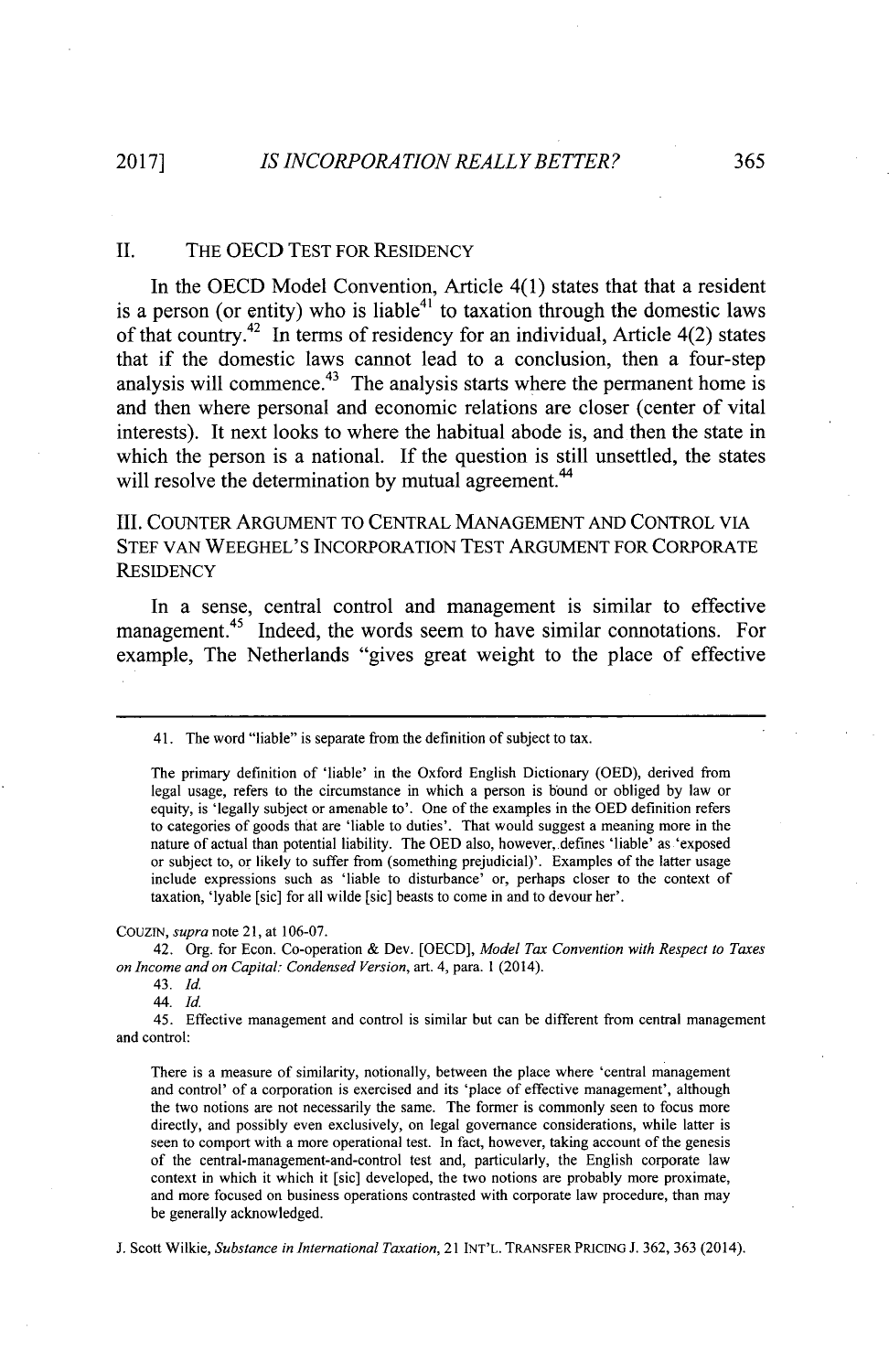management—that is, where the day-to-day management takes place. $^{46}$ This can take various shapes and forms, which are completely similar to central management and control: where the business directors and head office are located, etc.4 7 The **OECD** Commentary on Article 4, Paragraph **3,** Commentary at Paragraph 4 (known as the tie breaker rule) also says that the "place of effective management is the place where key management and commercial decisions that are necessary for the conduct of the entity's business as a whole are in substance made."<sup>48</sup>

At this point there seems to be a two-tiered analysis of management in common law countries: the decision level and the management level.<sup>49</sup> As a counter-argument to "central control and management"-but more specifically to effective management—Stef van Weeghel argues that:

there is an increasing tendency to omit the tie-breaker provision from the treaty and to leave the solution of cases of dual residence to the mutual agreement procedure. Both tendencies underscore the need to rethink the place of effective management as a useful criterion. **A** formal criterion, such as incorporation, while rejected *50* **by** the Commentary, could be the answer **....**

Van Weeghel presents three problems with the effective management test.<sup>51</sup> First, there could be a "top holding company with an international board."<sup>52</sup> This international board would be composed of a diverse combination of nationals and foreign residents, whereby it would be difficult to determine where the effective management actually is.<sup>53</sup> Second, van Weeghel argues that a centrally managed multinational company may have difficulty ascertaining which country subsidiaries have central effective management.<sup>54</sup> Van Weeghel states that the challenge is "whether the operating subsidiaries have their effective management in the country of their stated residence or in fact all have their residence in the country of the parent company."<sup>55</sup>

**51.** *Id. at* **305.**

*52. Id.*

*53. Id.*

54. *Id.*

*55.* van Weeghel, *supra note* **50,** at **305.**

<sup>46.</sup> **AULT ET AL.,** *supra* note **39,** at 436.

**<sup>47.</sup>** *Id.*

<sup>48.</sup> Org. for Econ. Co-operation and Dev., *Commentaries on the Articles of the Model Tax Convention: Condensed Version, art.* 4, para. 24 **(2010).**

<sup>49.</sup> COuZIN, *supra* note 21, at **58.**

*<sup>50.</sup>* Here, the place *of* incorporation can be seen as a counter argument to central management and control. Stef van Weeghel, *Chapter 10 Article 4(3) of the OECD Model Convention: An Inconvenient Truth, in 5* RESIDENCE OF **COMPANIES UNDER** TAX TREATIES **AND EC** LAW **307** (Guglielmo Maisto ed., **2009).**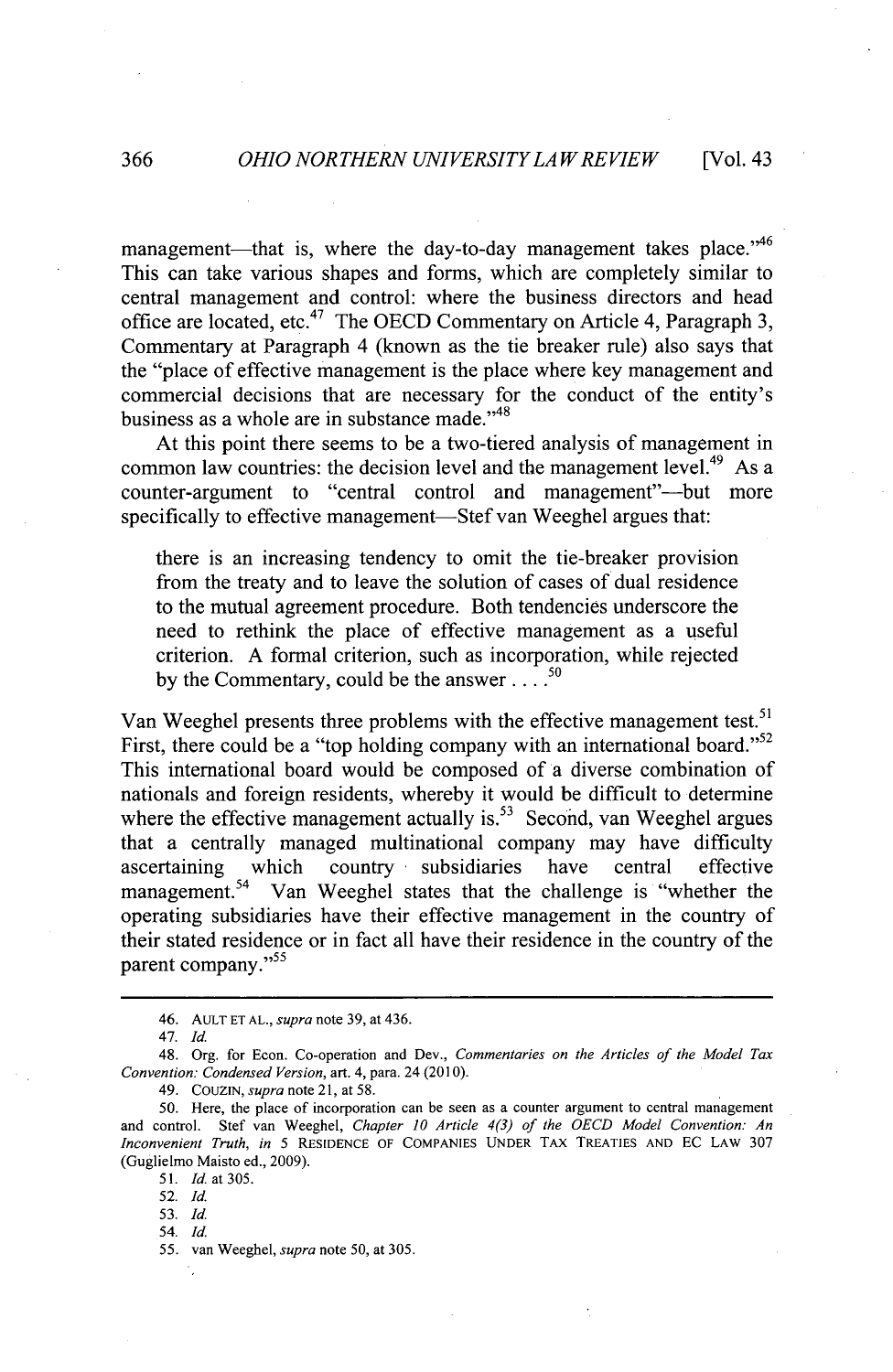Third, van Weeghel states that the **OECD** has not resolved problems with holding companies and similar entities that may act as artificial companies where no actual effective control exists, but it is there as more of a formality.<sup>56</sup> In this case, actual effective control would be through the parent company.<sup>57</sup> Overall, the greatest advantage of incorporation as a test for residence is that it promotes predictability; the residency will always be known.<sup>58</sup> The United States uses this approach when corporate residency is used for determining taxation.<sup>59</sup>

**IV. COUNTERARGUMENT, SUPPORTING EFFECTIVE MANAGEMENT AND** CONTROL, IN **RESPONSE** TO **VAN WEEGHEL'S COUNTERARGUMENT, SUPPORTING** THE INCORPORATION **TEST** FOR RESIDENCY

**A** counterargument to van Weeghel's arguments is that incorporation as the sole test for residency can sometimes be abused.<sup>60</sup> Even in the *De Beers* case itself, the court observed that a company may "escape the appropriate taxation **by** the simple expedient of being registered abroad and distributing its dividends abroad."<sup>61</sup> One of the main reasons the analysis of De Beers makes sense is because the place of incorporation is not always where profits are earned or where decisions are made.<sup>62</sup> It could merely be a piece of paper in a registry. $63$  Van Weeghel's first two points concerning the diversity of the board and the "actual" management of multinationals can be classified into a single criterion of promoting efficiency.<sup>64</sup> Indeed, using the place of incorporation as the only test for residency provides the most efficient results.<sup>65</sup>

**5** *6. Id.*

*60. See De Beers,* **[1906] AC** 455, at 458 (HL).

*61. Id; see CouzIN, supra* note 21, at **260.**

*62. See De Beers,* **[1906] AC** 455, at 458 (H1L).

**63.** "Thus, at the turn of the twentieth century, the assumption of identity between the place of incorporation, source of income, and the residency of shareholders or managers seemed not at all obvious." Omri Marian, *The Function of Corporate Tax-Residence in Territorial Systems,* **18 CHAP.** L. **REv. 157, 172 (2014).**

*64. See* van Weeghel, *supra* note **50,** at **305.**

*65. See* Omri Marian, *Jurisdiction to Tax Corporations,* 54 B.C. L. **REV. 1613, 1620 (2013)** [hereinafter Marian, *Jurisdiction to Tax Corporations].*

**<sup>57.</sup>** *Id.*

**<sup>58.</sup>** "Place of incorporation as the test for residence-based corporate taxation presents some advantages, notably predictability." **COUZIN,** *supra* note **21,** at **260.**

**<sup>59.</sup>** "The United States currently uses a legal status test alone for entities, sometimes known as the place of incorporation rule." Adam H. Rosenzweig, *Source as a Solution to Residence,* **17 FLA. TAX** REV. 471, 480 **(2015).** "Under existing **U.S.** income tax and corporate law, being a **U.S.** company generally means having incorporated in one of the fifty states (or the District of Columbia)." Daniel Shaviro, *The David R. Tillinghast Lecture: The Rising Tax-Electivity of U.S. Corporate Residence, 64* **TAX L. REV. 377, 397 (2010).**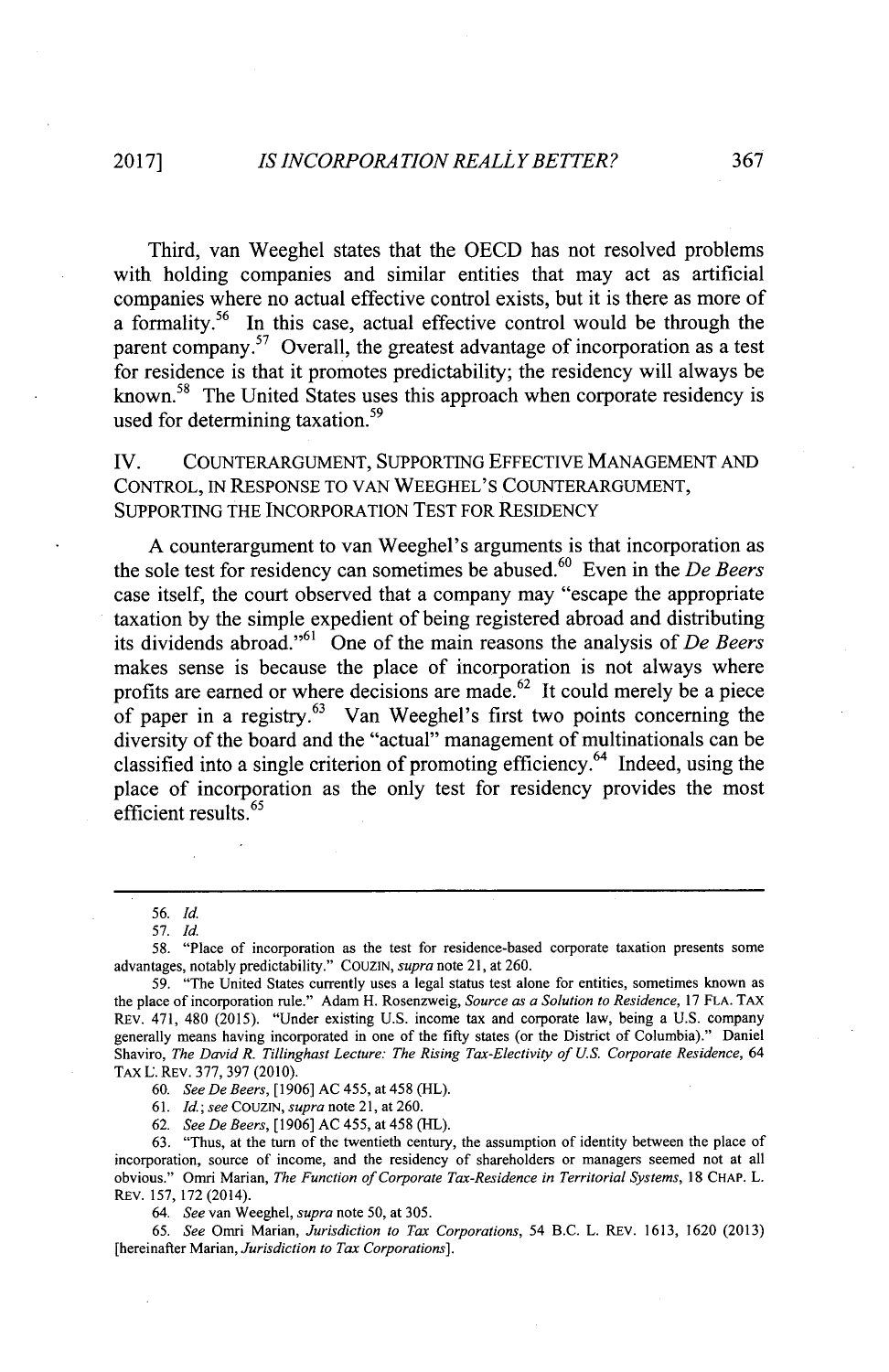However, "if one accepts that the purpose of corporate taxation is to impose tax burdens on corporate shareholders,"<sup>66</sup> then shareholders-through directors-can retain profits without ever having to distribute the profits.<sup>67</sup> In response to this corporate retention of profits, a jurisdiction could enact laws to tax retained profits.<sup>88</sup> However, this is different from the place of incorporation tax; it is really effective management (or central management and control), which is what was argued previously.<sup>69</sup> Although efficiency would be the main goal, it is not necessarily the proper means of collecting revenue, because corporate directors could easily move around that goal.<sup> $\bar{70}$ </sup> Alternatively, if the goal is to avoid taxation, the shareholders—through the directors—could just incorporate in a new jurisdiction. $71$ 

**A** counterargument to van Wheegel's third point indicates that proper anti-abuse rules would need to be put in place to counter-act artificial  $\frac{1}{2}$  arrangements through GAARs or SAARs.<sup>72</sup> Contrary to van Wheegel's

Id. at 1623-24.

**68.** *Id* at 1624.

**69.** *Id* at **1621, 1625.**

**70.** Marian noted that:

This result makes C's corporate tax-residence test meaningless, specifically because it is based on the normative justification of efficiency, and particularly because efficiency is achieved. **By** adopting the most efficient model, **C** avoided behavioral distortions, but completely defeated the purposes for which **C** enacted corporate tax in the first place. C's residents can still avoid tax on retained profits.

#### *Marian, Jurisdiction to Tax Corporations, supra* note **65,** at 1624.

*71. See id.* at **1629 &** *n.63; Episode 390: We Set up an Offshore Company in a Tax Haven,* NPR (July **27,** 2012, 6:04 PM), http://www.npr.org/blogs/money/2012/07/27/157499893/episode-39ft-we-setup-an-offshore-company-in-a-tax-haven (illustrating the ease in which one could set up offshore companies **by** describing how simple it was for NPR staff to call to set up wholly owned corporations in tax havens).

**72.** *See* van Weeghel, *supra* note **50,** at **305.** As a general definition, "[A]n anti-abuse rule is a rule designed to prevent a taxpayer from achieving a result which is inconsistent with a dominant policy of the law **by** altering the tax consequences which would otherwise have flowed from a transaction, to others more consistent with that policy." Frank V. Battle, Jr., *The Appropriateness ofAnti-Abuse Rules in the U.S. Income Tax Systems,* 48 TAx LAW. **801, 802 (1995);** *see* Jose Manuel Calder6n, *The Spanish Transfer Pricing Regime and* the **OECD/G20** Base *Erosion and Profit Shifting Project,* **70 BULL. INT'L. TAX'N** 430, 430 **(2016)** ("[T]he application of the general anti-abuse rules *(GAAR),fraus legis* (abuse of law), anti-sham transactions and recharacterization provisions, as well as the inversion of the burden of proof with regard to the reality and economic rationality of any structure were the primary mechanisms

**<sup>66.</sup>** *Id at* **1623.**

**<sup>67.</sup>** Consider the following explanation:

Assume that Jurisdiction **C ("C")** does not impose corporate income tax, but does impose income tax on individuals. To avoid individual income taxes, residents of C regularly operate their businesses through closely held corporations. Instead of distributing the profits earned **by** their corporations-which would result in the imposition of individual income tax-C's residents retain their profits at the corporate level, where they remain untaxed.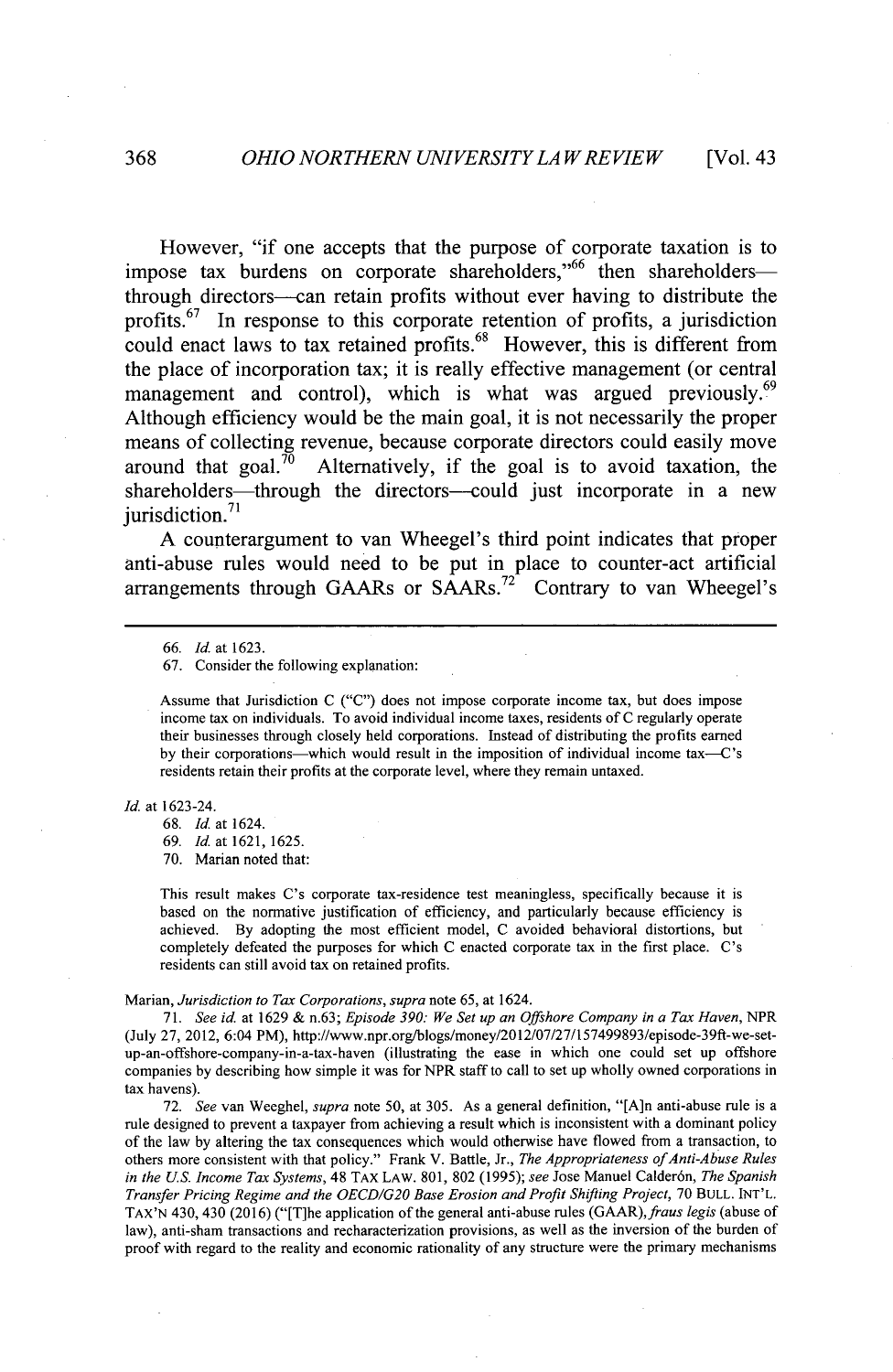promotion of incorporation as the best and most efficient test for corporate residency, anti-avoidance rules can frequently "deter legitimate business transactions."<sup>73</sup> Often, anti-avoidance rules do not even stop artificial Often, anti-avoidance rules do not even stop artificial arrangements from occurring.<sup>74</sup>

### **V. GENERAL** REMARK **ON** THE **GENERAL** PROBLEMS WITH INCORPORATION **AND** CORPORATE **INVERSIONS**

Corporate inversion is generally only possible with an incorporation test, such as the one used in the United States.<sup>75</sup> It has also been found to be more difficult to conduct a corporate inversion with the management and control test.<sup>76</sup> Van Weeghel's third point for setting up anti-abuse rules

**73.** "The principal argument against anti-abuse rules is that they will deter legitimate business transactions." Battle, *supra* note **72,** at **806.**

74. As illustrated **by** the following example, anti-avoidance rules can often be circumvented through complicated tax codes and tax planning techniques:

Consider another example. Corporation **C** has a large built-in loss in its operating assets. It transfers all of its assets to a partnership-the other assets of which consist of traded securities. Now assume that *C* sells its partnership interest to either one of the other partners or to a third party. No section 754 election is made. Do the remaining partners obtain the benefit of the built-in loss in the assets received from *C,* even though they could not have realized those benefits had they purchased the stock of *C?* Simply applying the mechanical rules of Subchapter K produces the duplicated loss. Example **10** of the anti-abuse regulations seems close to this case. However, the facts of example **10** suggest a contrived transactionsomething different from what appears on the surface. Family members form the partnership, and there is at least a suggestion that changes in values of property over time will not be taken into account **by** the parties in allocating income and loss. Will this example stop transactions such as that posed here? One wonders.

#### Id. (footnotes omitted).

*75. See* Douglas Chiu, Note, *Inversion Subversion: Corporate Inversions and the New Federal Laws Against Them,* 20 FORDHAM **J.** CORP. **& FIN.** L. **717, 730-31 (2015).** The definition of corporate inversion is as follows: "Corporate inversions are the act of American corporations legally redomiciling [sic] to a foreign jurisdiction to lessen their corporate tax burden. While the practice has waxed and waned over the past decades, inversions were on the upswing in 2014, with several of America's leading corporations at various stages of inverting." *Id.* at **717.**

*76. See id* at **725.** New acts proposed **by** Congress show that a form of the management and control test are key to ending corporate inversions **by** changing the

[T]hreshold for surrogate foreign corporations [which] would lower the threshold of stock ownership **by** legacy shareholders from **60** percent to **50** percent. Further, the Act would lower the general threshold of I.R.C. *§* **7874(b)** from eighty percent to sixty percent. The Act also includes limitations on American management and control of the new foreign

for the tax regularization and the reassessment of inbound transactions."); Genevieve Loutinsky, Gladwellian Taxation: Deterring Tax Abuse Through General Anti-Avoidance Rules, 12 HOUS. BUS. & **TAX L. J. 82, 85** (2012) (footnotes omitted) ("SAARs are targeted at narrow, 'specific areas where abuse has been previously identified or revenue leakage is suspected. Often, SAARs are tied to or inserted into a specific section of a nation's revenue code. However, SAAR's weakness is its specificity. Additionally, the SAAR is further abated **by** the fact that it is easily avoided and incorporated into new avoidance activities. In contrast, GAAR's strength is its applicability to particular sections or even the entire revenue code. Its broad language has resulted in its labeling as essentially the 'carpet bomb' to a SAAR's 'smart bomb."').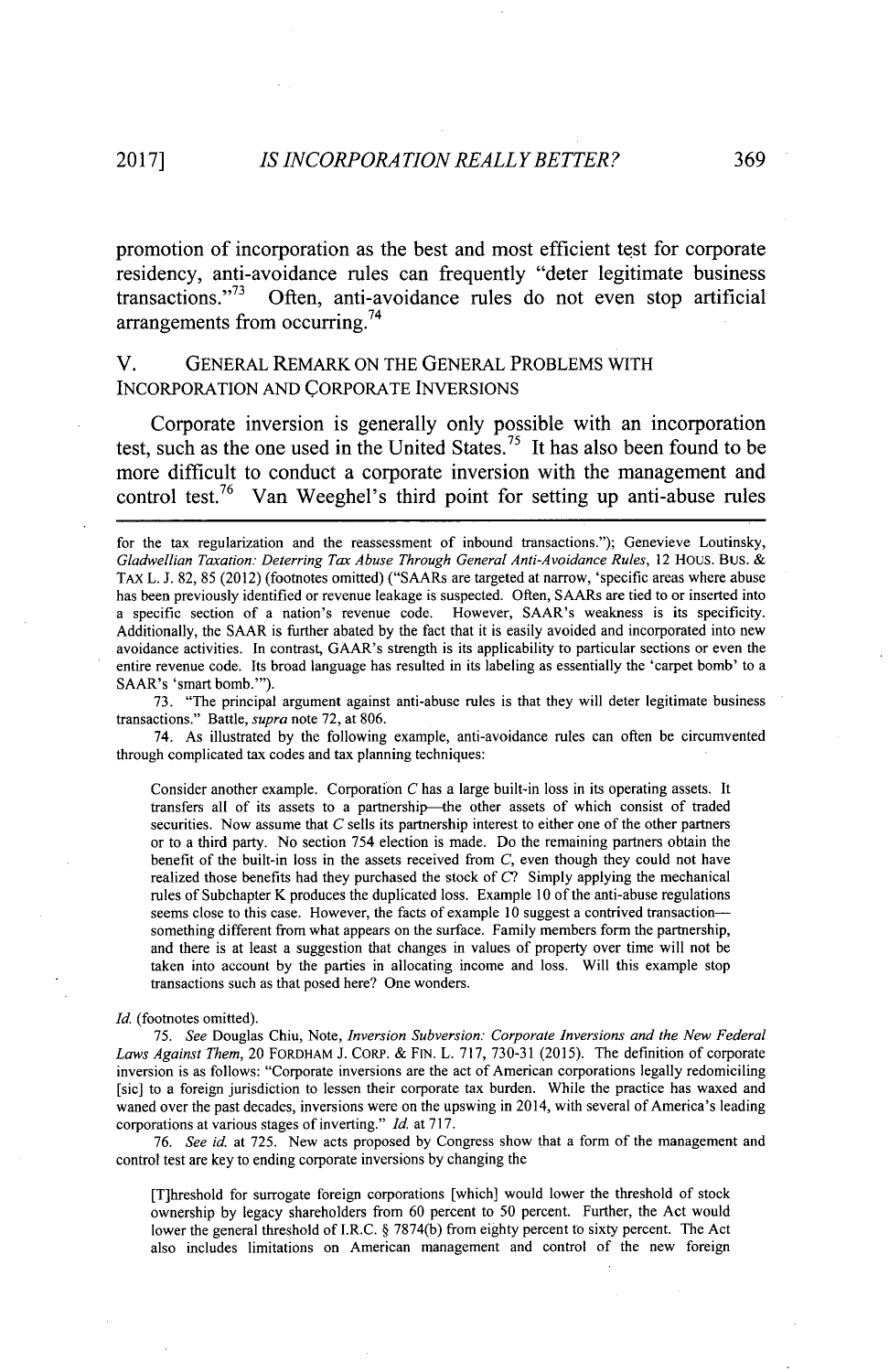would presumably be a counter argument against the problems that have been created with corporate inversions.<sup>77</sup> However, the United States has spent years trying to develop anti-abuse rules for corporate inversions while corporations have continued to find ways around these rules.<sup>78</sup> One such rule is the controlled foreign legislation rule with an **80%** rule for determining whether the foreign incorporated company will be recognized as a United States company.<sup>79</sup>**If** such a company has conducted a corporate inversion and meets the controlled foreign company status, it will be taxed in the United States as a resident of the country and as a domestic corporation.<sup>80</sup> In addition, there is a 60% test of stock ownership for determining whether the corporation can claim tax benefits in the United States for at least ten years.<sup>81</sup>

Under I.R.C. Section 7874,<sup>82</sup> there are two types of corporate inversions (the **60%** and **80%** inversions), but there are also three criteria to examine

corporation if, 'the management and control of the expanded affiliated group **. . .** occurs, directly or indirectly, primarily within the United States, and such expanded affiliated group has significant domestic business activities,' then the foreign corporation would be considered an inverted domestic corporation.

*Id.* at **732** (alteration in original) (footnotes omitted).

**77.** *See generally* van Weeghel, *supra note* **50.**

**78.** *See Chiu, supra* note **75,** at **721.** Indeed, there is an extensive legislative history and push to end corporate loopholes for avoiding taxation. *See generally id.* "Historically, both expatriated corporations and the federal government have played a cat-and-mouse game in which the government passes legislation intended to respond to and suppress each corporate inversion. In response, corporations have developed different forms of inversions to get through loopholes in the law." *Id.* at **726.**

**79.** *See id.* at **733, 736.** The rules for foreign controlled corporations are summarized as follows:

Even if the nullification argument applied on these facts, it would fail nonetheless. There are several provisions in the Code that test control using vote and value thresholds of *50%* or **80%.** If a stockholder's election of an independent director was not attributed to its voting power, then corporations could structure their boards so that the voting thresholds would never **be** reached, as in the proposed scenario in *Hermes Consol.,* and the parties would have to rely solely on the value test. Thus, the voting power test could be easily manipulated and rendered unnecessary. In addition, the requirement for an independent director is ubiquitous. **All** stock exchanges require independent directors as members of the board and the audit committee. Therefore, all publicly traded companies would be subject to control tests that discounted votes for independent directors, thereby distorting voting power percentage.

Fish v. C.I.R., **106** T.C.M. **(CCH) 608,** 614 n.27 **(2013).**

*80. See Chiu, supra* note **75,** at **728.** "In an **80%** inversion, the transferee foreign corporation is treated as a domestic corporation for all purposes of the Code and for all **U.S.** treaty obligations." **D.** Kevin Dolan et al., *What's Wrong with the New Anti-Inversion Rules?,* **16 J. INT'L** TAX'N **52, 60 (2005).**

*81. See Chiu, supra* note **75,** at **728.** "With regard to an expatriated entity involved in a **60%** inversion, for the ten years following the final acquisition of properties for purposes of the Acquisition Test, the entity cannot use any tax attributes (e.g., deductions, losses, or credits) to offset any inversion gain." Dolan et al., *supra* note **80,** at **61.**

**82.** I.R.C. *§* **7874** (Westlaw through Pub. L. No. 114-329). The rules are relating to expatriated entities and their foreign parents. *See generally id*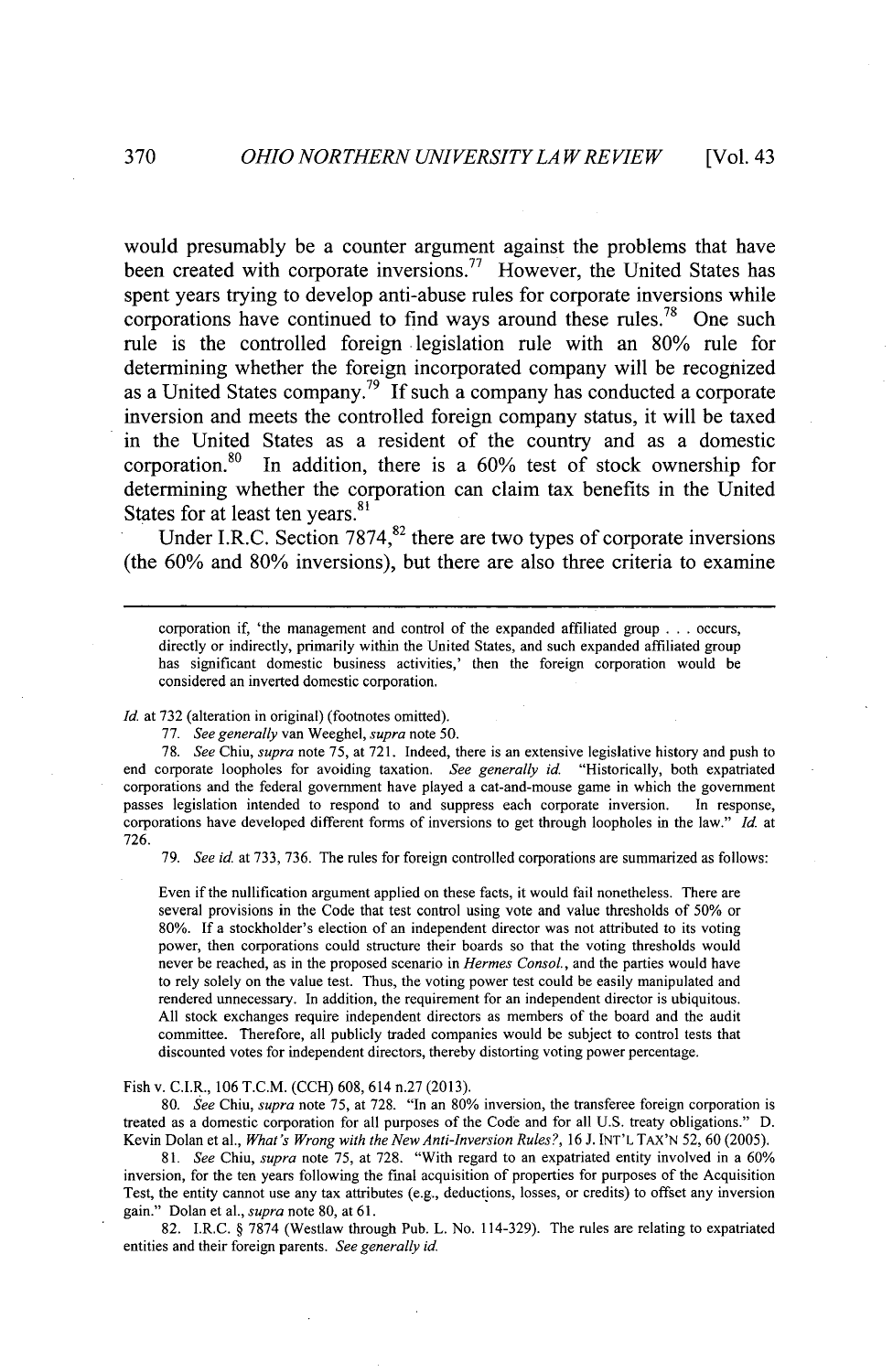when determining corporate inversions: the Acquisition Test, Stock Ownership Test, and Business Activities Test.<sup>83</sup> The Acquisition Test criterion determines whether "a foreign corporation ('transferee foreign corporation') must make a direct or indirect acquisition of substantially all of the properties held directly or indirectly by a domestic corporation."<sup>84</sup> The Stock Ownership Test criterion determines that "[a]fter the transferee foreign corporation's acquisition, former shareholders of the domestic corporation must own at least **60%** (or **80%)** of the aggregate vote or value in the transferee foreign corporation's stock."<sup>85</sup> Moreover, the "former shareholders must have acquired their interests in the transferee foreign corporation 'by reason of holding stock in the domestic corporation.'"<sup>86</sup>

The last criterion, the Business Activities Test, states "that after the transferee foreign corporation's acquisition, the expanded affiliated group (discussed above) that includes the transferee foreign corporation must not have 'substantial business activities' in the jurisdiction in which the transferee foreign corporation is created or organized as compared with the expanded affiliated group's worldwide business activities. $187$  The three tests are used to determine whether any transaction has conducted a corporate inversion.<sup>88</sup>

Overall, the corporate inversion matrix has proven to be complicated, because it is a less effective method as a matter of policy to end the problems with corporate inversions.<sup>89</sup> If the policy is to avoid corporate inversion and to avoid tax evasion, then the United States-and other

**85.** *Id. at 55.* "The provision looks to all 'former shareholders' in the domestic corporation regardless of whether they are domestic.or foreign persons." *Id.*

**8 6.** *Id.*

**87.** Dolan et al., *supra* note **80,** at **58-59;** *see also I.R.C. §* **7874.** In summing up the two tests for eighty percent and sixty percent, Dolan writes, "There are **80%** percent inversions and **60%** percent inversions, with the percentages measuring continuity of shareholder interest. The three criteria are the 'Acquisition Test,' 'Stock Ownership Test,' and 'Business Activities Test.' The three tests are applied taking into account any plan or series of related transactions." Dolan et al., *supra* note **80,** at *54.*

**88.** *Id.* at *54.*

**89.** *Id.* at **61** ("Whatever the policy merits of curbing inversion transactions, the legislation is a poor tool in carrying out that policy.").

**<sup>83.</sup>** I.R.C. *§§* 7874(a)(2)(B)(ii)(I)-(II) (Westlaw through Pub. L. No. 114-329); I.R.C. *§* 7874(a)(2)(B)(iii) (Westlaw through Pub. L. No. 114-329).

<sup>84.</sup> Dolan et al., *supra* note **80,** at 54.

The 'direct or indirect' acquisition language clearly contemplates the acquisition of either the stock or assets of a domestic corporation. In addition, the 'indirect' language would appear broad enough to apply to a triangular reorganization in which a domestic acquiring corporation acquires the stock or assets of a domestic target in exchange for the stock of a foreign corporation that controls the domestic acquiror.

*Id.*